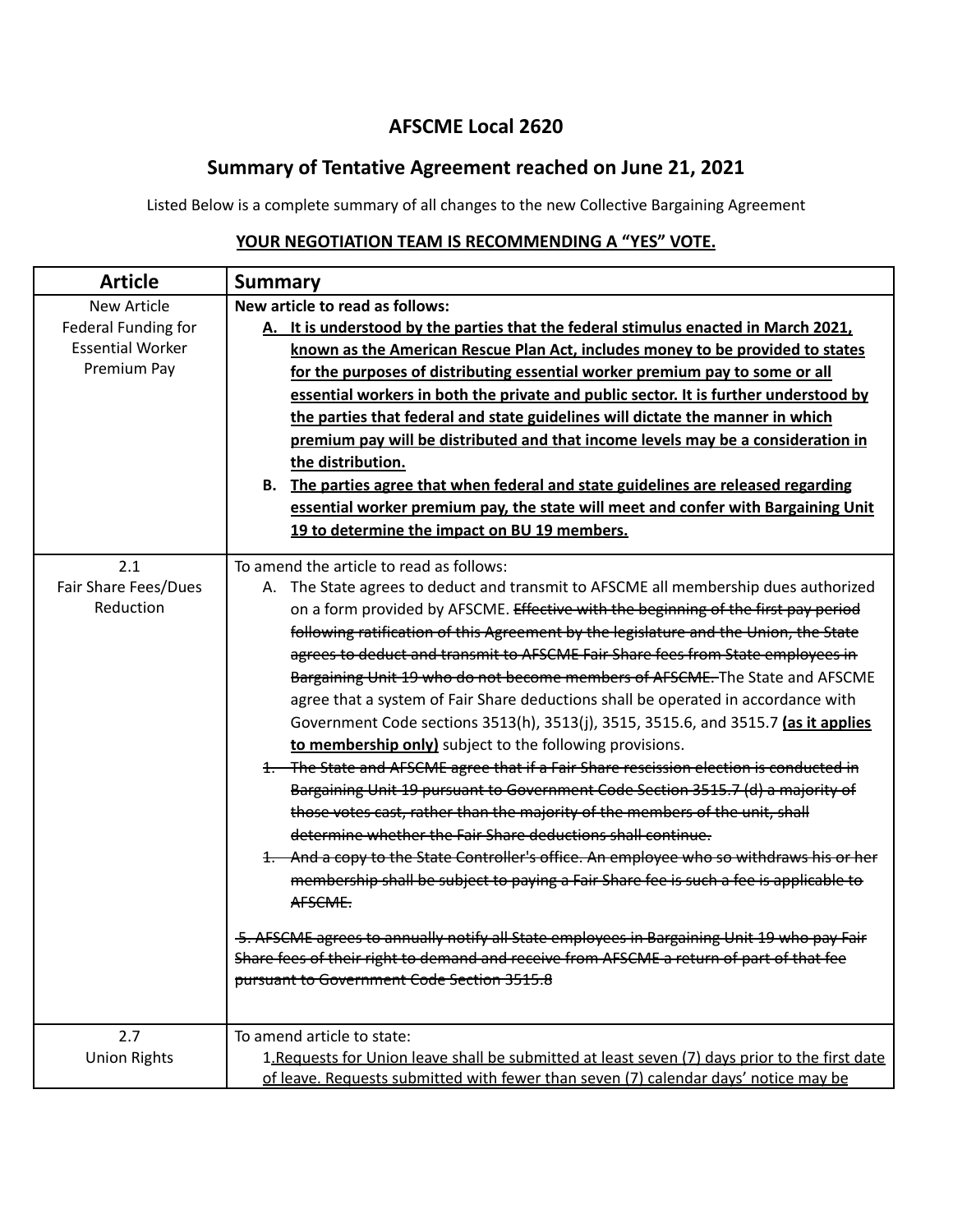|                                   | considered. The Union leave shall normally be requested on a State approved from seven<br>(7) calendar days prior to the date of the leave.                                                                                                                                                                                                                                                                                                                                                                                                                                                                                                                                                                                                                                                                                                                                                                                                                                                                                                                                                                                                                                                        |
|-----------------------------------|----------------------------------------------------------------------------------------------------------------------------------------------------------------------------------------------------------------------------------------------------------------------------------------------------------------------------------------------------------------------------------------------------------------------------------------------------------------------------------------------------------------------------------------------------------------------------------------------------------------------------------------------------------------------------------------------------------------------------------------------------------------------------------------------------------------------------------------------------------------------------------------------------------------------------------------------------------------------------------------------------------------------------------------------------------------------------------------------------------------------------------------------------------------------------------------------------|
| 5.5<br>Notification               | To delete the following:<br>During the term of this Agreement, the State agrees to send one copy of any second or third<br>level grievance response to a designated AFSCME office of any grievance that is submitted by<br>any representative other than AFSCME.                                                                                                                                                                                                                                                                                                                                                                                                                                                                                                                                                                                                                                                                                                                                                                                                                                                                                                                                   |
| 5.7<br><b>Informal Discussion</b> | To amend the article as follows:<br>An employee grievance initially shall be discussed with the employee's immediate supervisor<br>within seven (7) calendar days <i>after the informal discussion</i> , the immediate supervisor shall<br>give his/her a decision or response in writing.                                                                                                                                                                                                                                                                                                                                                                                                                                                                                                                                                                                                                                                                                                                                                                                                                                                                                                         |
| 5.8<br>Formal Grievance Step I    | To amend the article as follows:<br>1. Thirty (30) Fourteen (14) calendar days after the event or circumstances<br>А.<br>occasioning the grievance, or<br>2. Within <b>fourteen (14)</b> seven (7) calendar days after receipt of the decision rendered<br>in the informal grievance procedure.<br>A formal grievance shall be initiated in writing on a form provided by the State and<br>shall be filed with a designated supervisor or manager identified by each department<br>head as first level of appeal. A formal grievance package shall be complete and<br>include all prior communications, including, but not limited to, any attachments,<br>examples, prior step response and correspondence, if applicable.<br>Within <b>thirty (30) 24</b> calendar days after receipt of the formal grievance, the person<br>designated by the department head as the first level of appeal shall respond in<br>writing to the grievance. The Step 1 response shall include the original grievance<br>package submitted. If the grievance was submitted by any representative other<br>than AFSCME, a copy of the response and the grievance shall be provided to a<br>designated AFSCME office. |
| 5.9<br>Formal Grievance Step 2    | To amend the article as follows:<br>If the grievant is not satisfied with the decision rendered pursuant to Step 1, the<br>А.<br>grievant may appeal the decision within twenty-one (21) fourteen (14) calendar days<br>after receipt to a designated supervisor or manager identified by each department<br>head as the second level of appeal.                                                                                                                                                                                                                                                                                                                                                                                                                                                                                                                                                                                                                                                                                                                                                                                                                                                   |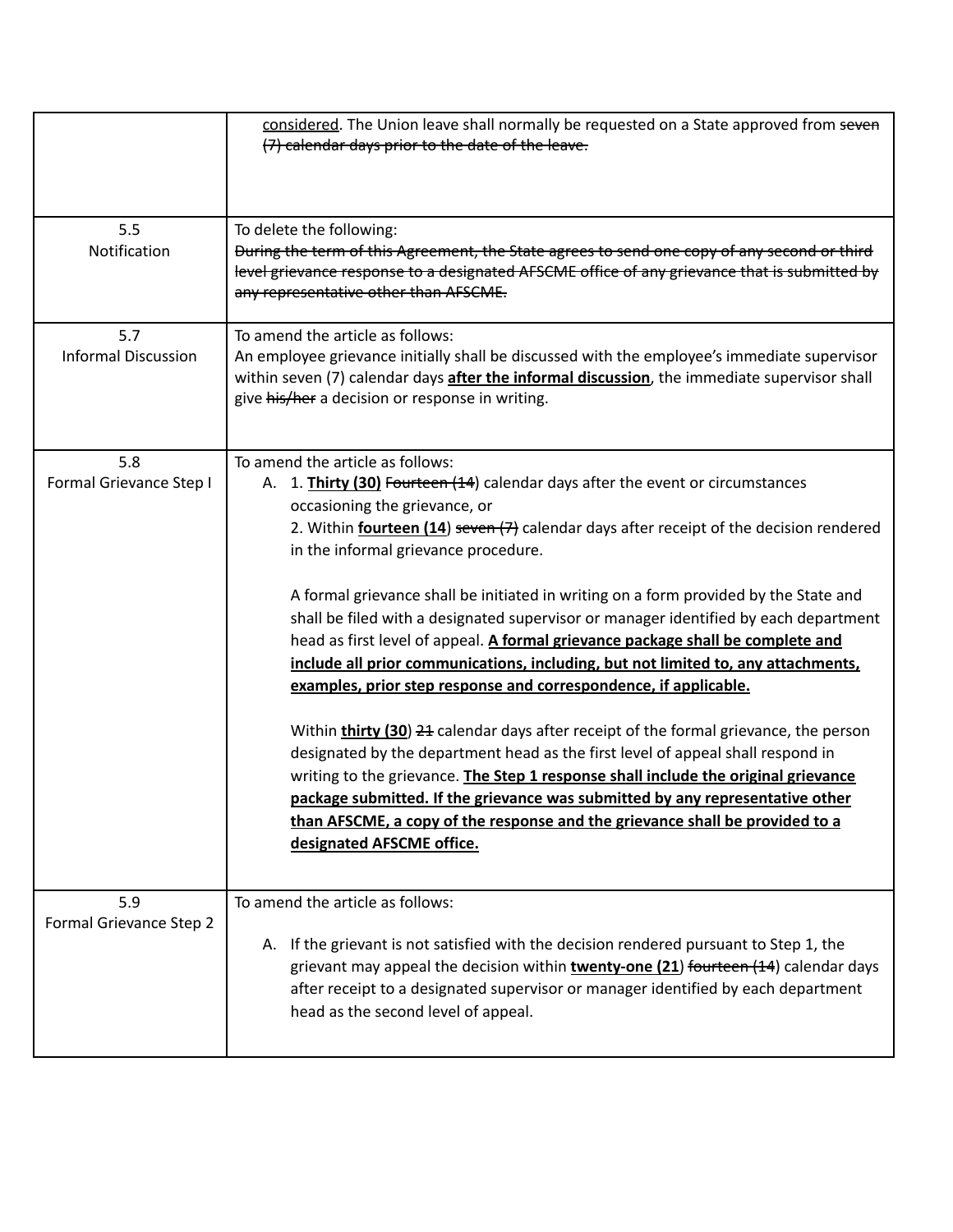|                                                                          | The appealed grievance package shall be complete and include all prior communications,<br>including, but not limited to, any attachments, examples, prior step responses and<br>correspondence, if applicable.<br><b>B.</b> Within <b>thirty (30)</b> twenty-one (21) calendar days after receipt of the appealed<br>grievance, the person designated by the department head as the second level of<br>appeal shall respond in writing to the grievance. The Step 2 response shall include<br>the original grievance package submitted. If the grievance appeal was submitted by<br>any representative other than AFSCME, a copy of the response and the grievance<br>shall be provided to a designated AFSCME office.                                                                                                                                                                                                                                      |
|--------------------------------------------------------------------------|-------------------------------------------------------------------------------------------------------------------------------------------------------------------------------------------------------------------------------------------------------------------------------------------------------------------------------------------------------------------------------------------------------------------------------------------------------------------------------------------------------------------------------------------------------------------------------------------------------------------------------------------------------------------------------------------------------------------------------------------------------------------------------------------------------------------------------------------------------------------------------------------------------------------------------------------------------------|
| 5.10<br>Formal Grievance Step 3                                          | To amend the article as follows:<br>A. If the grievant is not satisfied with the decision rendered pursuant to Step 2, the<br>grievant may appeal the decision within twenty-one (21) fourteen (14) calendar days<br>after receipt to the Director of the California Department of Human Resources or<br>designee.<br>The appealed grievance package shall be complete and include all prior communications,<br>including, but not limited to, any attachments, examples, prior step responses and<br>correspondence, if applicable.<br><b>B.</b> Within <b>thirty (30)</b> twenty one (21) calendar days after receipt of the appealed<br>grievance, the Director of the California Department of Human Resources or designee<br>shall respond in writing to the grievance. If the grievance appeal was submitted by<br>any representative other than AFSCME, a copy of the response and the grievance<br>shall be provided to a designated AFSCME office. |
| 5.12<br><b>Grievance Responses</b>                                       | To amend the article to read as follows:<br>A. At each step of the grievance procedure, the State's response shall be attached to the<br>original grievance with all its attachments and delivered to the grievant(s) at the<br>address listed on the top of the original grievance form. Regular work station,<br>mailbox or home address in an envelope marked "confidential". A copy of the<br>response shall go to the representative indicated on the grievance form at the same<br><del>time.</del>                                                                                                                                                                                                                                                                                                                                                                                                                                                   |
| 6.11<br>Call/Call Back<br>Assignment for CDCR<br><b>Exempt Employees</b> | To amend to delete the following:<br>5. When on-call is scheduled on a holiday, the employee may request cash<br>compensation. It is at management's discretion whether the request is granted.                                                                                                                                                                                                                                                                                                                                                                                                                                                                                                                                                                                                                                                                                                                                                             |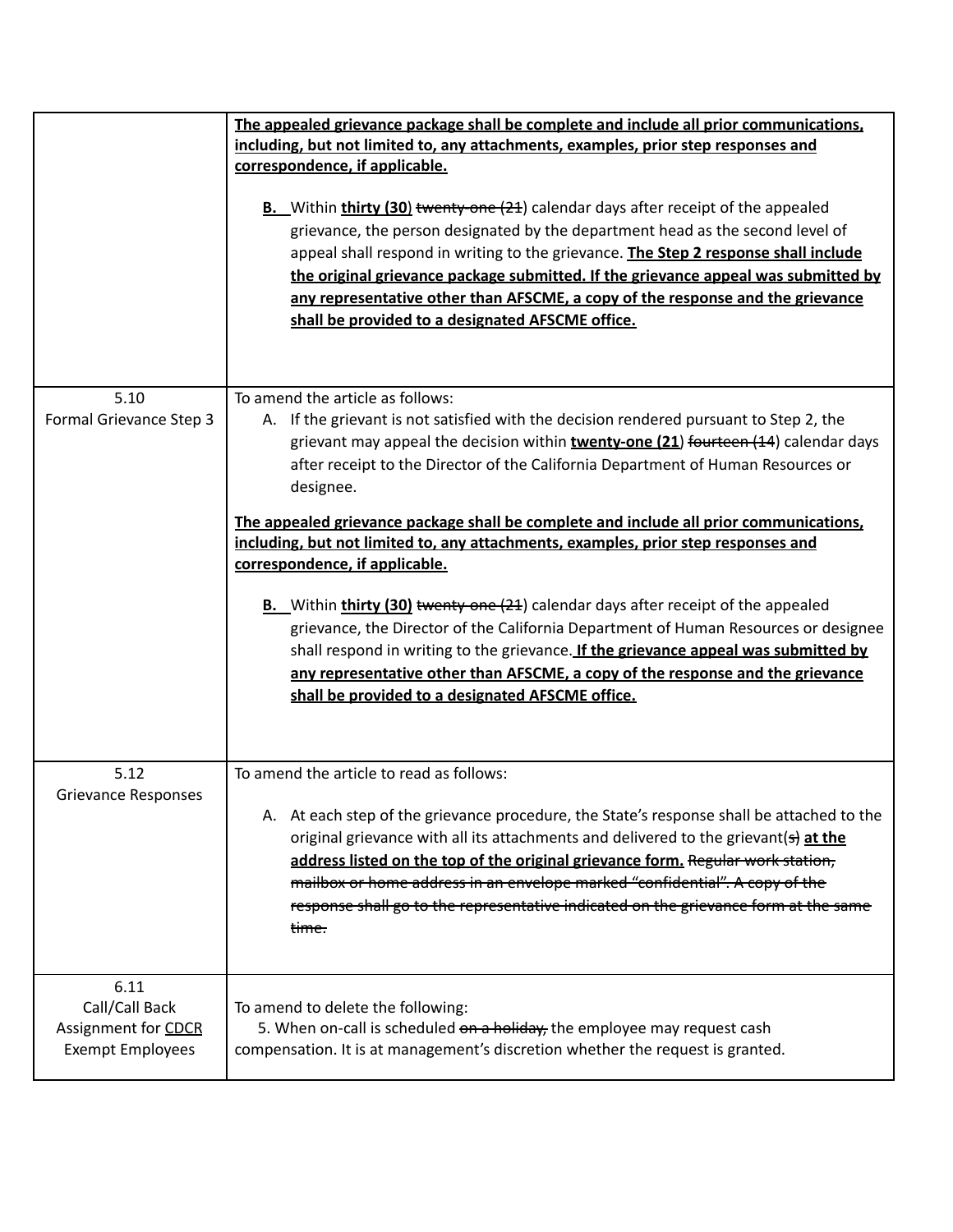|                                                                                               | F. Within 90 days of ratification of the agreement, both parties agree to<br>meet over the Division of Juvenile Justice's On Call/Call Bask policy<br>in accordance with this provision.                                                                                                                                                                                                                                                                                   |
|-----------------------------------------------------------------------------------------------|----------------------------------------------------------------------------------------------------------------------------------------------------------------------------------------------------------------------------------------------------------------------------------------------------------------------------------------------------------------------------------------------------------------------------------------------------------------------------|
| 7.1<br><b>Adjusted Pay Ranges</b>                                                             | To amend the following:<br><b>Effective July 1, 2021, all employees in Bargaining Unit 19 shall receive a general</b><br>1.<br>salary increase (GSI) of 5.06 percent. This salary increase includes 0.06 percent to<br>account for the compounding of the following two increases:<br>$\bullet$ 2.5 percent<br>$\bullet$ 2.5 percent<br>Effective July 1, 2022, all employees in Bargaining Unit 19 shall receive a general<br>2.<br>salary increase (GSI) of 2.5 percent. |
| 7.2<br><b>Merit Salary Adjustments</b>                                                        | To amend the following:<br>B. Employees, at their discretion, who are eligible for a range change may<br>defer their range change up to six (6) qualifying pay periods in order to<br>coincide the range change with the effective date of their MSA. Said<br>request by employee shall be in writing and submitted no less than<br>thirty (30) days prior to the employee's anniversary date for purposes<br>of the range change.                                         |
| 7.7<br>Recruitment and<br><b>Retention Differential-</b><br>Individual Program<br>Coordinator | To amend the following:<br>A. The State shall continue to provide a recruitment and retention differential to the<br>Department of Developmental Services for the classification listed above at the<br>following locations:<br>Porterville Developmental Center \$500 per pay period<br>Sonoma Developmental Center \$400 per pay period<br>Fairview Developmental Center \$200 per pay period                                                                            |
| 7.9<br>Night Shift and Weekend<br>Shift differential                                          | To amend article to read as follows:                                                                                                                                                                                                                                                                                                                                                                                                                                       |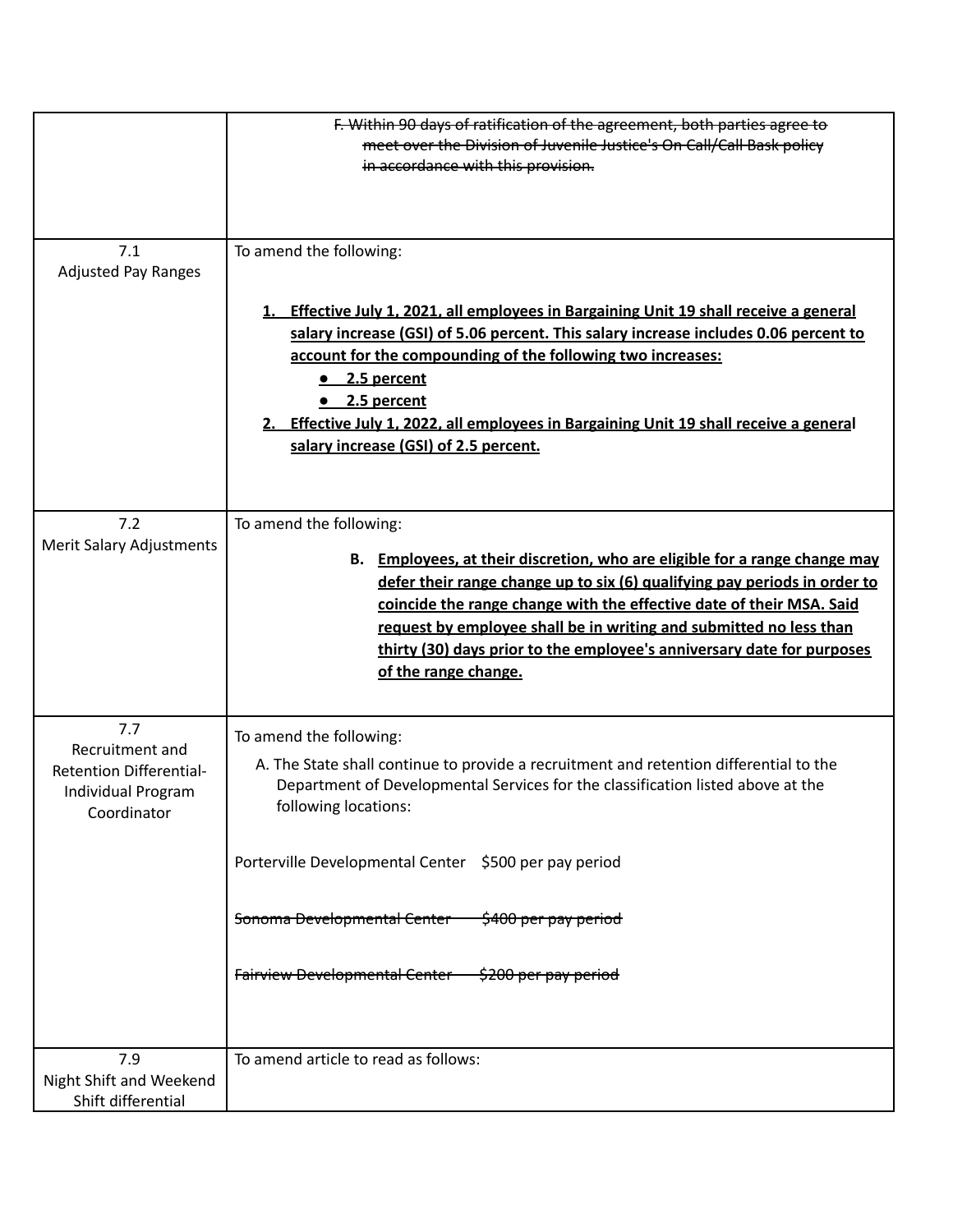|                                           | Bargaining Unit 19 employees who regularly work shifts shall receive a night<br>А.<br>shift pay differential as set forth below:                                                                                                                                                                                                           |
|-------------------------------------------|--------------------------------------------------------------------------------------------------------------------------------------------------------------------------------------------------------------------------------------------------------------------------------------------------------------------------------------------|
|                                           | 1. Bargaining Unit 19 employees shall qualify for the first night shift (PM<br>shift) pay differential of eighty (80) cents per hour where four (4) or<br>more hours of the regularly scheduled work shift falls between 6:00<br>p.m. and 12:00 midnight. Effective July 1, 2021, the differential rate will<br>change to \$1.65 per hour. |
|                                           | 2. Bargaining Unit 19 employees shall qualify for the second night shift<br>(NOC shift) pay differential of one (1) dollar per hour where four (4) or<br>more hours of the regularly scheduled work shift falls between 12:00<br>midnight and 6:00 a.m. Effective July 1, 2021, the differential rate will<br>change to \$2.00 per hour.   |
|                                           | For Rehabilitation Therapists in the Departments of Developmental Services<br>В.<br>and State Hospitals; shift differentials will be paid as follows:                                                                                                                                                                                      |
|                                           | 1. Bargaining Unit 19 employees whose regularly scheduled shift requires<br>them to work four (4) or more hours between the hours of 4 p.m. and<br>12 midnight will be paid eighty (80) cents per hour for all hours worked.<br>Effective July 1, 2021, the differential rate will change to \$1.65 per<br><u>hour</u> .                   |
|                                           | 2. Bargaining Unit 19 employees whose regularly scheduled shift requires<br>them to work four (4) or more hours between the hours of 12 midnight<br>and 6 a.m. will be paid one (1) dollar per hour for all hours worked.<br>Effective July 1, 2021, the differential rate will change to \$2.00 per<br><u>hour</u> .                      |
|                                           | Bargaining Unit 19 employees who work four (4) or more hours of a<br>C.<br>scheduled shift on either a Saturday or a Sunday shall receive an<br>additional sixty-five (65) cents pay differential per hour for their<br>scheduled weekend work. Effective July 1, 2021, the differential rate<br>will change to \$1.35 per hour.           |
| 7.10<br><b>Bilingual Differential Pay</b> | To amend article to read as follows:                                                                                                                                                                                                                                                                                                       |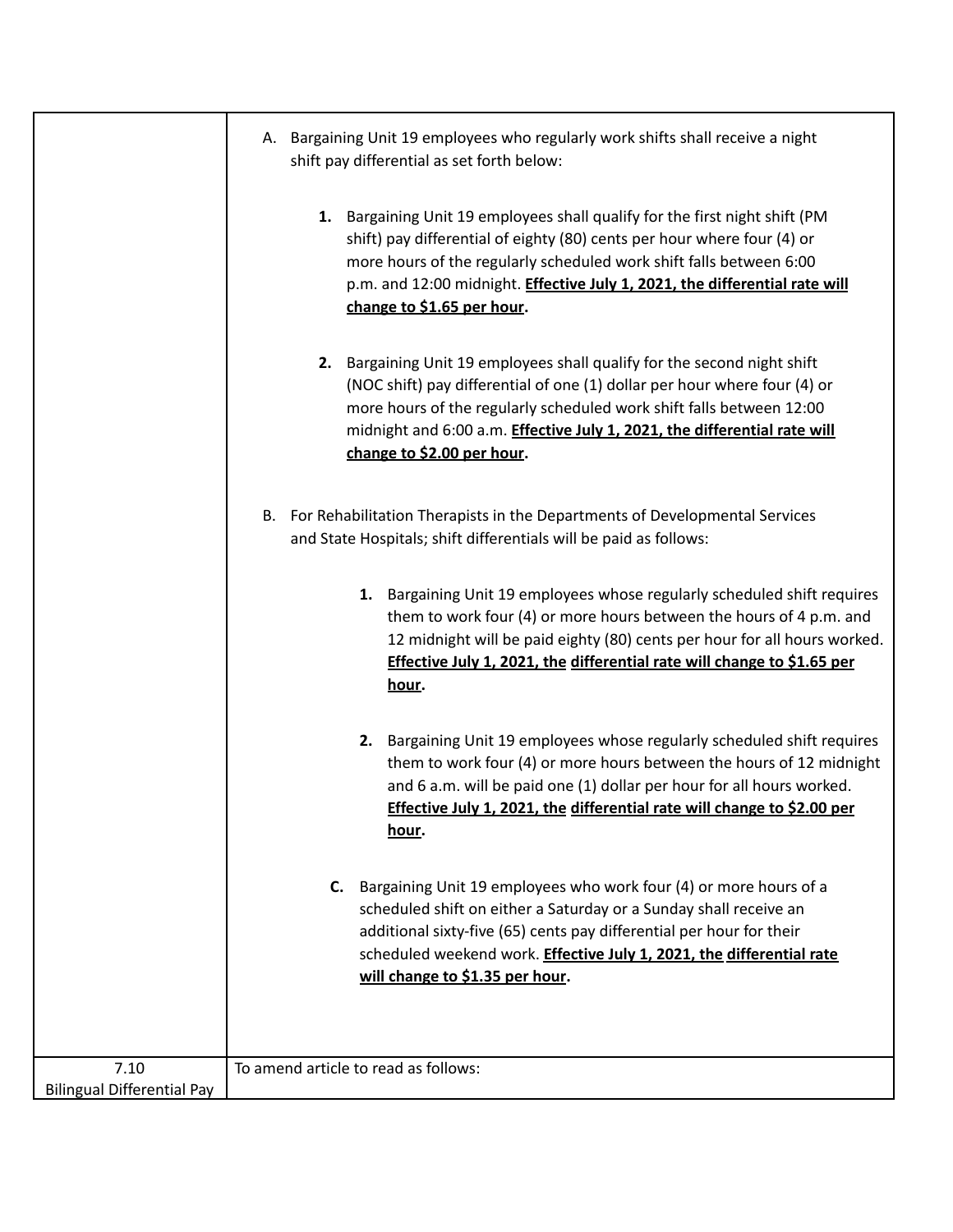|                       | В.<br>Rate                                                                                                                                                                                                                                                                                                                                                                                                                                                                                                                                                                                                                                                                                                                                                         |
|-----------------------|--------------------------------------------------------------------------------------------------------------------------------------------------------------------------------------------------------------------------------------------------------------------------------------------------------------------------------------------------------------------------------------------------------------------------------------------------------------------------------------------------------------------------------------------------------------------------------------------------------------------------------------------------------------------------------------------------------------------------------------------------------------------|
|                       | 1. An employee meeting the bilingual differential pay criteria during<br>the entire monthly pay period would receive a maximum \$100 per<br>monthly pay period, including holidays. <b>Effective July 1, 2021, the</b><br>differential rate will increase to \$200 per monthly pay period,<br>including holidays.                                                                                                                                                                                                                                                                                                                                                                                                                                                  |
|                       | An employee paid by the hour meeting the bilingual differential pay criteria<br>would receive a differential of \$.58 per hour. <b>Effective July 1, 2021, the</b><br>differential rate will change to \$1.15 per hour.                                                                                                                                                                                                                                                                                                                                                                                                                                                                                                                                            |
|                       | An employee paid by the day meeting the bilingual differential pay criteria<br>would receive a differential of \$4.61 per day. <b>Effective July 1, 2021, the</b><br>differential rate will change to \$9.23 per day.                                                                                                                                                                                                                                                                                                                                                                                                                                                                                                                                              |
| 7.18                  | To amend article to read as follows:                                                                                                                                                                                                                                                                                                                                                                                                                                                                                                                                                                                                                                                                                                                               |
| <b>Special Salary</b> |                                                                                                                                                                                                                                                                                                                                                                                                                                                                                                                                                                                                                                                                                                                                                                    |
| Adjustment            | 1. Effective July 1. 2022. the following classifications will receive a onetime special<br>salary adjustment of 8%.                                                                                                                                                                                                                                                                                                                                                                                                                                                                                                                                                                                                                                                |
|                       | <b>Adoption Specialist (Class Code 9423)</b>                                                                                                                                                                                                                                                                                                                                                                                                                                                                                                                                                                                                                                                                                                                       |
|                       | 2. Effective July 1, 2022, the following classifications will receive a onetime<br>special salary adjustment of 2.5%.                                                                                                                                                                                                                                                                                                                                                                                                                                                                                                                                                                                                                                              |
|                       | · Individual Program Coordinator (9890, 9897)                                                                                                                                                                                                                                                                                                                                                                                                                                                                                                                                                                                                                                                                                                                      |
|                       | 3. Effective July 1, 2022, the maximum of the salary for the classifications below<br>shall be adjusted by increasing the maximum of the salary range by<br>percentage identified below. Employees at the old maximum salary range for<br>a minimum of twelve (12) qualifying pay periods shall receive an increase.<br>Employees at the old maximum salary rate for less than twelve (12) qualifying<br>pay periods shall receive a new salary anniversary date based on qualifying<br>service. Qualifying service toward the twelve (12) qualifying pay periods shall<br>be in accordance with CalHR Rules 599.682(b) and 599.687. All other<br>employees shall retain their salary and merit salary anniversary date (MSA).<br>A. 8% for the following classes: |
|                       | Pharmacist I (7982, 7659)                                                                                                                                                                                                                                                                                                                                                                                                                                                                                                                                                                                                                                                                                                                                          |
|                       |                                                                                                                                                                                                                                                                                                                                                                                                                                                                                                                                                                                                                                                                                                                                                                    |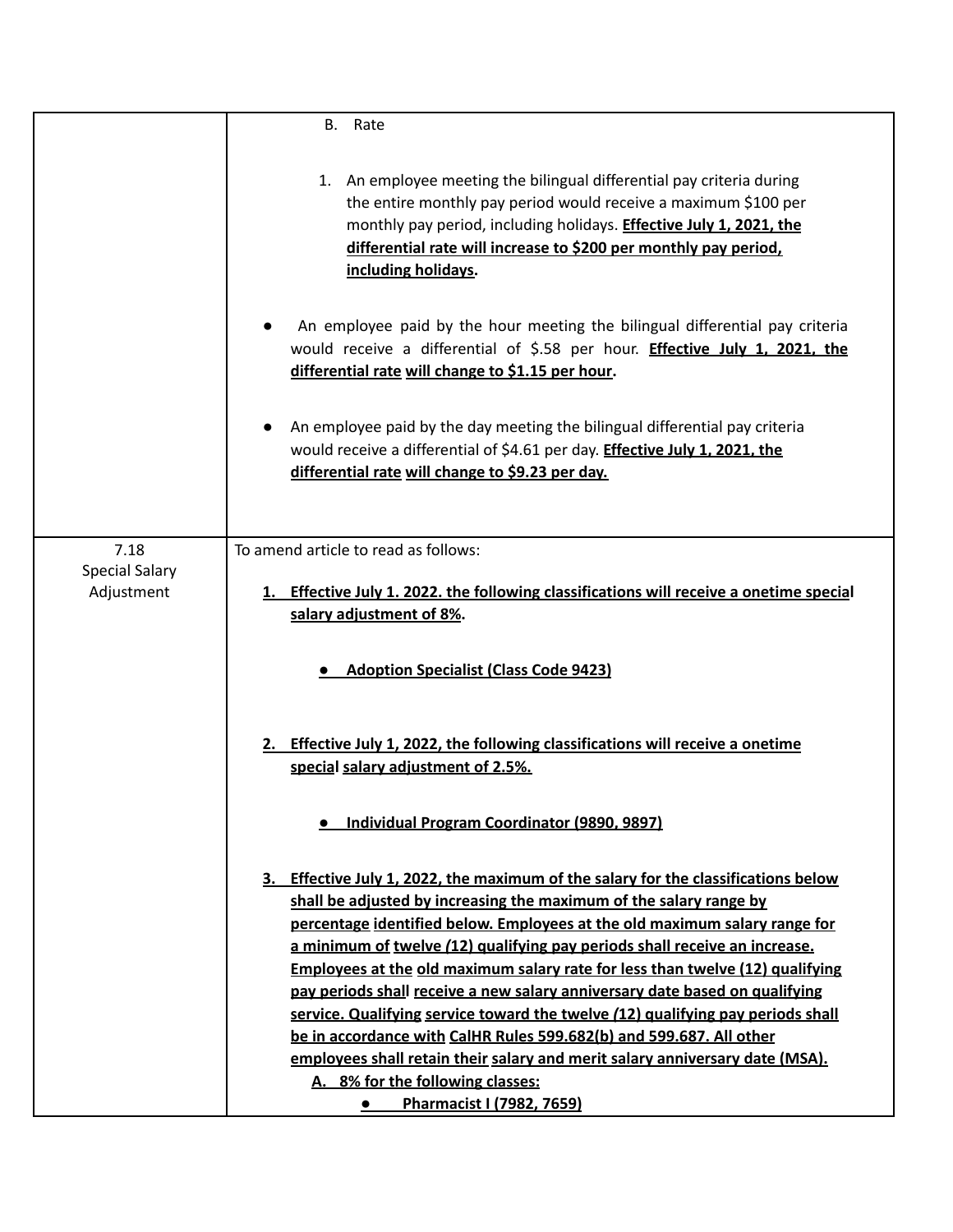|                     | Physical Therapist I (8280, 9281. 8315)                                                       |
|---------------------|-----------------------------------------------------------------------------------------------|
|                     | <b>Physical Therapist II (8277)</b>                                                           |
|                     |                                                                                               |
|                     |                                                                                               |
|                     | <b>B.</b> 4% for the following classes:                                                       |
|                     | <b>Child Nutrition Assistant (2159)</b><br>$\bullet$                                          |
|                     | <b>Child Nutrition Consultant (2160)</b>                                                      |
|                     | <b>Public Health Nutrition Consultant (2162, 2166)</b>                                        |
|                     | <b>Registered Dietitian (2167, 2172, 9279)</b>                                                |
|                     |                                                                                               |
|                     |                                                                                               |
|                     | C. 2.5% for the following classes:                                                            |
|                     | Audiologist I (8273, 8299)<br>1.                                                              |
|                     | Speech Pathologist I (8279, 8309)<br>2.                                                       |
|                     | <b>Speech Pathologist II (8278)</b><br>3.                                                     |
|                     | <b>Behavior Specialist I (9823)</b>                                                           |
|                     | <b>Behavior Specialist II (9824)</b><br>5.                                                    |
|                     |                                                                                               |
|                     | The State and AFSCME will establish a committee to study the following<br>4.                  |
|                     | classifications and will mutually decide on appropriate special salary                        |
|                     | adjustments to become effective July 1. 2023. These special salary                            |
|                     | adjustment decisions should not interfere with the classification reviews or                  |
|                     | recommendations developed by the joint labor management committee in                          |
|                     | Article 15.15. Salary adjustments and related benefits shall not exceed 0.75%                 |
|                     | of payroll for AFSCME as of June 2020. The committee and study will focus on                  |
|                     |                                                                                               |
|                     | class definition, typical tasks, minimum qualifications of the class                          |
|                     | specification: Class Consolidation: Severity of the inequity: Recruitment and                 |
|                     | retention issues: Number of existing employees. The study will be completed                   |
|                     | no later than July 1, 2023.                                                                   |
|                     | • Senior Vocational Rehabilitation Counselors (all classes)                                   |
|                     | • Licensing Program Analysts (all classes)                                                    |
|                     | <b>• Occupational Therapist (all classes)</b>                                                 |
|                     | • Rehabilitation Therapist (all classes)                                                      |
|                     | <b>• Physician Assistant</b>                                                                  |
|                     |                                                                                               |
| 9.3                 | To amend article to read as follows:                                                          |
| <b>Annual Leave</b> |                                                                                               |
|                     | I. Each department head or designee will make every effort to act on annual leave requests in |
|                     | a timely manner, but no later than fifteen (15) business days from receipt of the request.    |
|                     |                                                                                               |
|                     | J. Annual Leave approval shall not be contingent on a BU 19 employee being required to        |
|                     | find coverage for their assignment and/or caseload.                                           |
|                     |                                                                                               |
| 9.4                 | To amend article to read as follows:                                                          |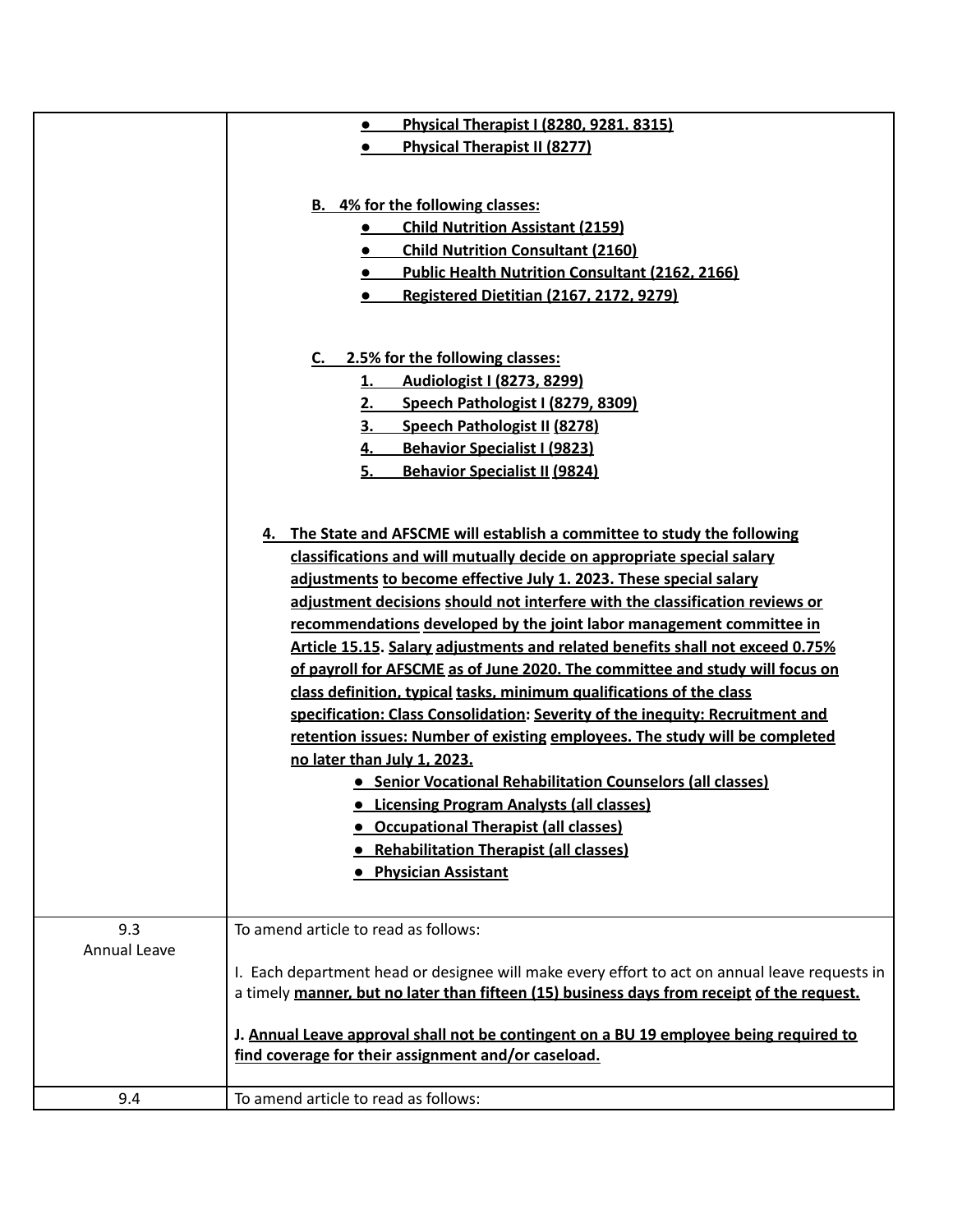| Catastrophic Leave-<br>(Work and Family<br>Transfer of Leave Credits) | Upon Request of an employee and upon approval of a department director or<br>А.<br>designee, leaver credits (CTO, vacation, annual leave, personal leave program (all<br>years), and/or holiday credit) shall be transferred from one or more employees to<br>another employee, in accordance with departmental procedures under the following<br>conditions:<br>D. Transfer of annual leave, personal leave <b>program (all years), vacation</b> , CTO and holiday<br>credits shall be allowed to cross departmental line in accordance with the policies of the<br>receiving department. A personal holiday must be transferred in day increments pursuant to<br>the donating employee's time base. |
|-----------------------------------------------------------------------|-------------------------------------------------------------------------------------------------------------------------------------------------------------------------------------------------------------------------------------------------------------------------------------------------------------------------------------------------------------------------------------------------------------------------------------------------------------------------------------------------------------------------------------------------------------------------------------------------------------------------------------------------------------------------------------------------------|
| 9.16<br>No Mandated Reduction<br>in Work Hours                        | To delete the following:<br>The State shall not implement a furlough program or a mandated Personal Leave Program<br>during the first year of this agreement from July 1, 2016, to June 30, 2017. Any furlough<br>during the second, third and fourth years of the agreement must be authorized pursuant<br>to an act of the Legislature.                                                                                                                                                                                                                                                                                                                                                             |
| 10.1<br><b>Health and Welfare</b>                                     | Changes to update language. No substantive changes.                                                                                                                                                                                                                                                                                                                                                                                                                                                                                                                                                                                                                                                   |
| 11.7<br><b>Industrial Retirement</b>                                  | To amend language to read as follows:<br>A. "Industrial" with respect to State miscellaneous members means death or disability<br>resulting from an injury which is a direct consequence of a violent act perpetrated on<br>his or her person by $(4)$ a patient or client of the Department of State Hospitals (DSH),<br>at Patton State Hospital or Atascadero State Hospital, (2) an inmate at the DSH<br>Psychiatric Program at CMF Vacaville, or any other state hospital which is deemed a<br>forensic facility if:                                                                                                                                                                             |
| 11.9<br>Deferred compensation<br>11.11                                | Update phone number to (855) 616-4776                                                                                                                                                                                                                                                                                                                                                                                                                                                                                                                                                                                                                                                                 |
| Prefunding of<br>Post-Retirement Health<br><b>Benefits</b>            | Changes to update language. No substantive changes.                                                                                                                                                                                                                                                                                                                                                                                                                                                                                                                                                                                                                                                   |
| 12.2<br><b>Overtime Meals</b>                                         | Amend to add <b>CCHCS</b>                                                                                                                                                                                                                                                                                                                                                                                                                                                                                                                                                                                                                                                                             |
| 12.3<br><b>Licensed Renewal Fees</b>                                  | To amend to add the following:<br><b>Mobility Evaluation Specialist</b>                                                                                                                                                                                                                                                                                                                                                                                                                                                                                                                                                                                                                               |
| 12.12<br><b>DSS Licensing Program</b><br>Analyst Travel               | The parties agree to establish a committee to discuss concerns associated with<br>А.<br>mileage reimbursement for Licensing Program Analysts who travel on official State                                                                                                                                                                                                                                                                                                                                                                                                                                                                                                                             |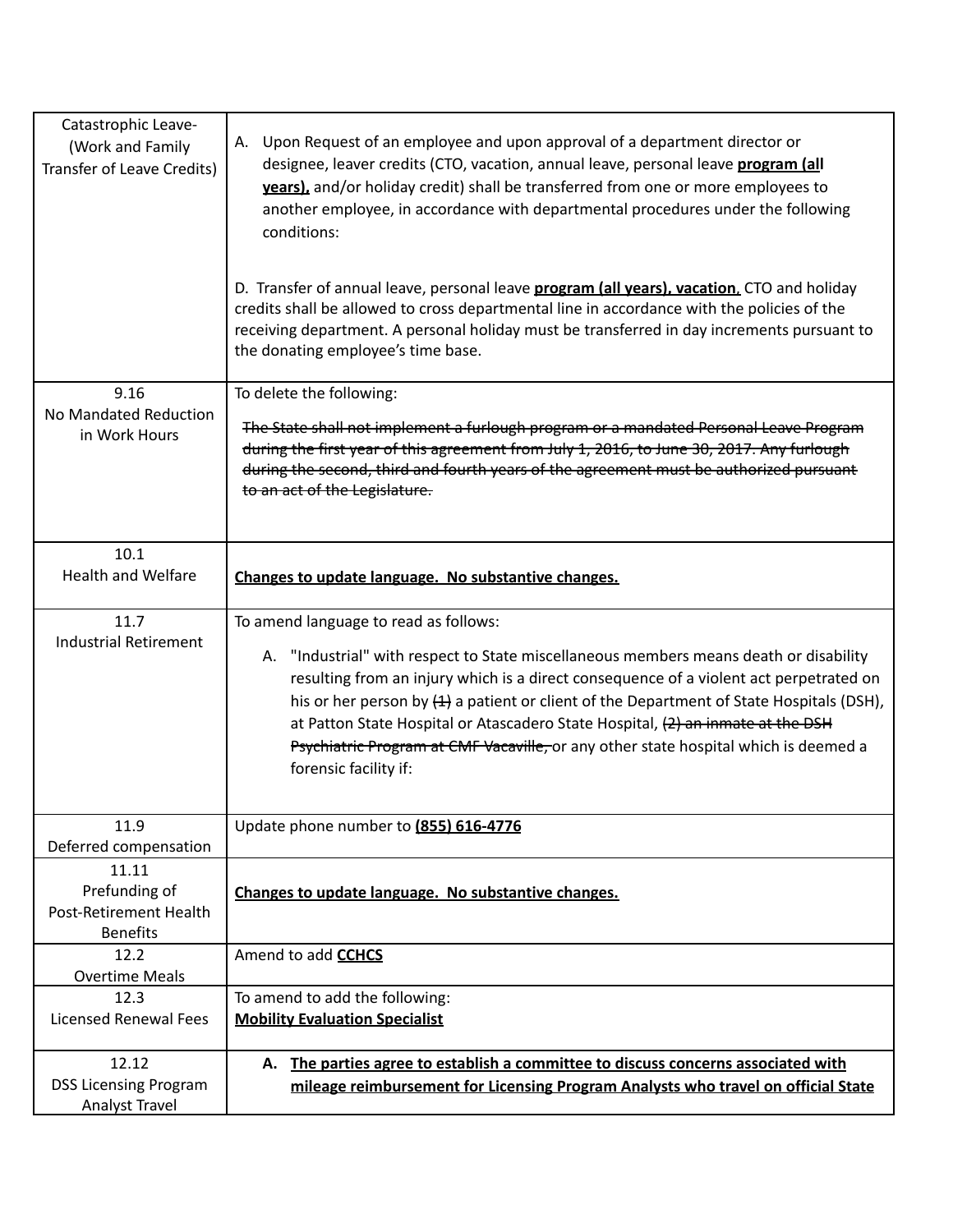| Reimbursement     | business. The function of the Committee is to review and examine the mileage                                                                        |
|-------------------|-----------------------------------------------------------------------------------------------------------------------------------------------------|
| Committee         | reimbursement rules and address issues of mutual concern (e.g. hours of travel vs.                                                                  |
|                   | hours of work, method of travel} in a problem solving context.                                                                                      |
|                   | The Committee shall consist of eight (8) members, four (4) management members<br>В.                                                                 |
|                   | selected by management and four (4) union members selected by the union.                                                                            |
|                   | All committee members shall serve on the committee without loss of<br>C.                                                                            |
|                   | compensation. The state shall not incur any additional costs, including but not                                                                     |
|                   | limited to, travel expenses as a result of attending the meetings.                                                                                  |
|                   | D. Upon mutual agreement, subject matter experts may be invited to attend the                                                                       |
|                   | meetings and contribute to the discussions without loss of compensation.                                                                            |
|                   | The Committee shall meet quarterly or more often as agreed to by the Committee.<br>Ε.                                                               |
|                   | Committee meetings may be cancelled or postponed at the request of either party                                                                     |
|                   | and agreement of both. The first Committee meeting shall be scheduled within 90                                                                     |
|                   | days following full ratification and shall not extend beyond the term of this                                                                       |
|                   | contract.                                                                                                                                           |
|                   | The Committee meetings shall not be considered contract negotiations and shall<br>F.                                                                |
|                   | not be considered a substitute for the grievance procedure.                                                                                         |
| 13.11             |                                                                                                                                                     |
| Health and Safety | A. Health and Safety Grievance-Step 2                                                                                                               |
| Grievance         |                                                                                                                                                     |
|                   |                                                                                                                                                     |
|                   | 1. If the grievant is not satisfied with the decision rendered by his/her                                                                           |
|                   | supervisor, the grievant may appeal the decision within five (5) calendar                                                                           |
|                   | days after receipt of the decision to a designated supervisor or manager                                                                            |
|                   | identified by each department head as the second level of appeal. The                                                                               |
|                   | grievance package shall be complete and include all prior<br>communications, including, but not limited to, any attachments,                        |
|                   | examples, supervisor response and other correspondence, if applicable.                                                                              |
|                   |                                                                                                                                                     |
|                   |                                                                                                                                                     |
|                   | 2. Within fourteen (14) calendar days after receipt of the appealed                                                                                 |
|                   | grievance, the person designated by the department head as the                                                                                      |
|                   | second level of appeal shall respond in writing to the grievance. The                                                                               |
|                   | response shall include the original grievance package submitted. If                                                                                 |
|                   | the grievance was submitted by any representative other than                                                                                        |
|                   | AFSCME, a copy of the response and the grievance shall be provided                                                                                  |
|                   | to a designated AFSCME office.                                                                                                                      |
|                   |                                                                                                                                                     |
|                   | B. Health and Safety Grievance-Step 3                                                                                                               |
|                   |                                                                                                                                                     |
|                   | 1. If the grievant is not satisfied with the decision rendered pursuant to<br>Step 2, the grievant may appeal the decision within five (5) calendar |
|                   |                                                                                                                                                     |
|                   | days after receipt to the California Department of Human Resources                                                                                  |
|                   | (CalHR). The grievance package shall be complete and include all prior                                                                              |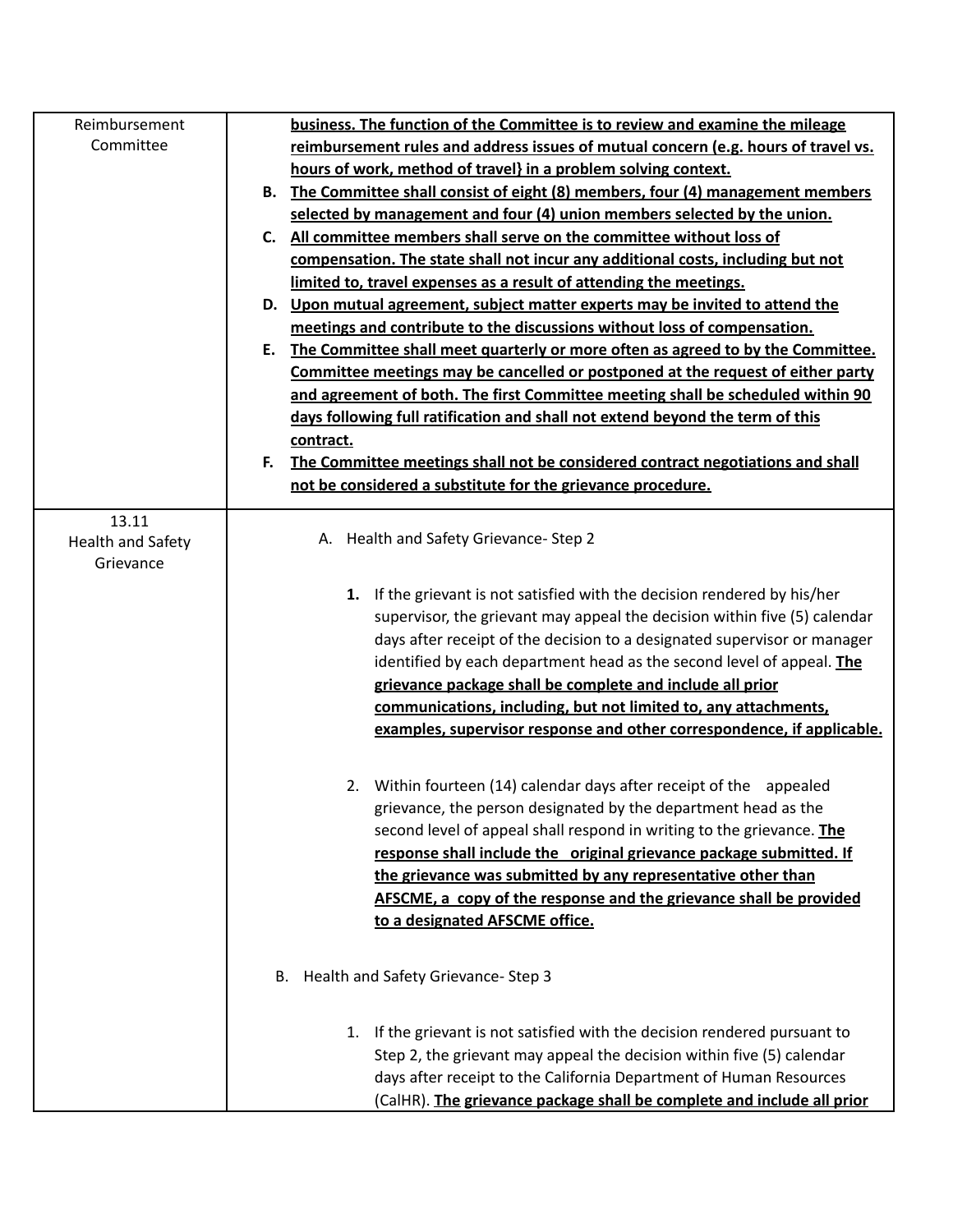|                             | communications, including, but not limited to, any attachments,                                                                                                                                                                                                                                                                                                                                                                                          |
|-----------------------------|----------------------------------------------------------------------------------------------------------------------------------------------------------------------------------------------------------------------------------------------------------------------------------------------------------------------------------------------------------------------------------------------------------------------------------------------------------|
|                             | examples, supervisor response and other correspondence. if                                                                                                                                                                                                                                                                                                                                                                                               |
|                             | applicable.                                                                                                                                                                                                                                                                                                                                                                                                                                              |
|                             |                                                                                                                                                                                                                                                                                                                                                                                                                                                          |
| 14.2                        | To amend only letter E. Reimbursement for Required Continued Education Units (CEU) to the                                                                                                                                                                                                                                                                                                                                                                |
| <b>Continuing Education</b> | following language:                                                                                                                                                                                                                                                                                                                                                                                                                                      |
|                             |                                                                                                                                                                                                                                                                                                                                                                                                                                                          |
|                             | E. Reimbursement for Required Continuing Education Units (CEU)                                                                                                                                                                                                                                                                                                                                                                                           |
|                             | Effective the first day of the pay period following ratification by the legislature and<br>AFSCME, the. The State agrees to reimburse up to \$500 annually per fiscal year for<br>tuition and/or fees, cost of course related books, and training materials,<br>transportation or mileage expenses, toll and parking fees, lodging and subsistence<br>expenses, and all other related expenses for courses directly related to maintaining<br>licensure. |
| 14.4                        | To amend the article to read as follows:                                                                                                                                                                                                                                                                                                                                                                                                                 |
| Licensing and               |                                                                                                                                                                                                                                                                                                                                                                                                                                                          |
| Certification               | A. Bargaining Unit 19 employees required to obtain a license and/or certification as a                                                                                                                                                                                                                                                                                                                                                                   |
|                             | condition of employment and participate in examinations administered during the                                                                                                                                                                                                                                                                                                                                                                          |
|                             | employee's regularly scheduled work hours shall have the option of using vacation,                                                                                                                                                                                                                                                                                                                                                                       |
|                             | CTO, PLP, furlough, holiday credit or dock on the day of the scheduled examination.                                                                                                                                                                                                                                                                                                                                                                      |
|                             | Current policies for requesting time off shall be followed. <b>BU19 employees shall</b>                                                                                                                                                                                                                                                                                                                                                                  |
|                             | submit verification of scheduled exam with time off request.                                                                                                                                                                                                                                                                                                                                                                                             |
|                             | 1. B-The BU 19 employee will be allowed to request the actual time off                                                                                                                                                                                                                                                                                                                                                                                   |
|                             | needed for travel and exam. up to their one full scheduled work day,                                                                                                                                                                                                                                                                                                                                                                                     |
|                             | up to eight hours of personal accrued time for purposes of taking the                                                                                                                                                                                                                                                                                                                                                                                    |
|                             | exam. The employee's time will be restored if he or she they pass the                                                                                                                                                                                                                                                                                                                                                                                    |
|                             | examination on the initial (first) attempt. The BU 19 employee shall                                                                                                                                                                                                                                                                                                                                                                                     |
|                             | submit a timesheet correction with verification of passing the                                                                                                                                                                                                                                                                                                                                                                                           |
|                             | examination for time restoration.                                                                                                                                                                                                                                                                                                                                                                                                                        |
|                             | 2. $\epsilon$ In the event the employee does is not successfully pass at the initial                                                                                                                                                                                                                                                                                                                                                                     |
|                             | (first) attempt of the examination, the employee will not be eligible for                                                                                                                                                                                                                                                                                                                                                                                |
|                             | restoration of time taken for that day.                                                                                                                                                                                                                                                                                                                                                                                                                  |
|                             | B. $\theta$ . It is the intent of the State to work out an agreement with appropriate licensing                                                                                                                                                                                                                                                                                                                                                          |
|                             | boards to provide for timely verification of licensing renewal by Bargaining Unit 19                                                                                                                                                                                                                                                                                                                                                                     |
|                             | employees. This issue shall be referred to the Labor/Management Committee for                                                                                                                                                                                                                                                                                                                                                                            |
|                             | resolution. It shall be the responsibility of each employee to ensure they maintain                                                                                                                                                                                                                                                                                                                                                                      |
|                             | that he/she maintains a valid and current license. This means that it is the employee's                                                                                                                                                                                                                                                                                                                                                                  |
|                             | responsibility to assure that a renewal is submitted far enough in advance so that                                                                                                                                                                                                                                                                                                                                                                       |
|                             | management can be reasonably assured employees are working with a valid license.                                                                                                                                                                                                                                                                                                                                                                         |
|                             | Until the State has worked out an agreement with the appropriate licensing boards to                                                                                                                                                                                                                                                                                                                                                                     |
|                             | provide timely verification of appropriate license renewal, the State shall accept                                                                                                                                                                                                                                                                                                                                                                       |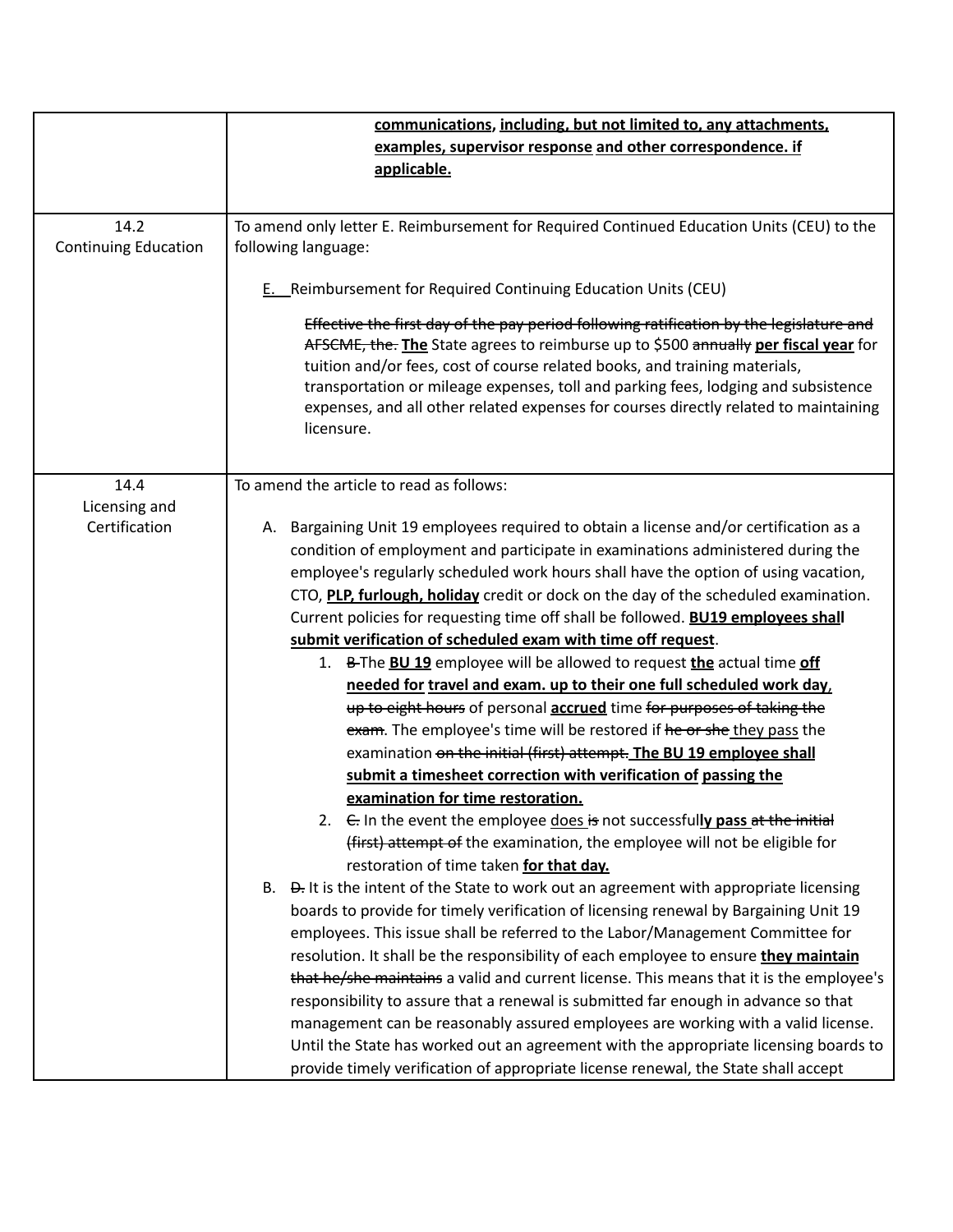|                                                        | online verification from the licensing board, a copy of a check status report, or money<br>order which the employee states was mailed to the appropriate licensing board.                                                                                                                                                                                                                                                                                                                                                                                                                                                                                                                                                                                                                                                                                                                                                                                                                                           |
|--------------------------------------------------------|---------------------------------------------------------------------------------------------------------------------------------------------------------------------------------------------------------------------------------------------------------------------------------------------------------------------------------------------------------------------------------------------------------------------------------------------------------------------------------------------------------------------------------------------------------------------------------------------------------------------------------------------------------------------------------------------------------------------------------------------------------------------------------------------------------------------------------------------------------------------------------------------------------------------------------------------------------------------------------------------------------------------|
| 15.8<br><b>Official Departmental</b><br>Personnel File | To amend to read as follows:<br>Where the official personnel file is in a location remote from the employee's<br>C.<br>work location, arrangements may be made to have a copy of the file sent<br>(e.g., mail, electronic, or fax), which may be at the employee's expense, to a<br>location specified in writing by the employee.                                                                                                                                                                                                                                                                                                                                                                                                                                                                                                                                                                                                                                                                                  |
| 15.9<br><b>Transfers</b>                               | <b>Voluntary Transfer:</b><br>А.<br>1. The parties recognize the desirability of permitting a permanent<br>employee to transfer within their current his/her department and<br>classification to another location which the employee deems to be<br>more desirable. To this end, permanent full-time <b>BU 19</b> employees may<br>apply for an Employee Voluntary Transfer to a position at another<br>location within their current his/her department. Current department<br>employees who have applied for transfer to a vacant position in their<br>class shall be considered before hiring a new department employee. In<br>the event this consideration does not result in a successful voluntary<br>transfer for the current employee, a written explanation of the<br>reason(s) for the denial of the transfer request must be provided to the<br>employee him/her by the Human Resource Office or department<br>designee within 30-calendar days of the employee being informed of<br>the final decision. |
|                                                        | <b>Involuntary Transfer:</b><br>В.<br>1. An involuntary transfer which reasonably requires an employee to<br>change their his/her residence may be grieved under Article 5 only if<br>the employee believes it was made for the purpose of harassing or<br>disciplining the employee. If the appointing authority or the California<br>Department of Human Resources disapproves the transfer, the<br>employee shall be returned to their his/her former position; shall be<br>paid the regular travel allowance for the period of time the employee<br>he/she was away from their his/her original headquarters; and the<br>employees his/her moving costs both from and back to the original<br>headquarters shall be paid in accordance with the California<br>Department of Human Resources laws and rules.                                                                                                                                                                                                     |
|                                                        | 2. An appeal of an involuntary transfer which does not reasonably<br>require an employee to change <b>their his/her</b> residence shall not be                                                                                                                                                                                                                                                                                                                                                                                                                                                                                                                                                                                                                                                                                                                                                                                                                                                                      |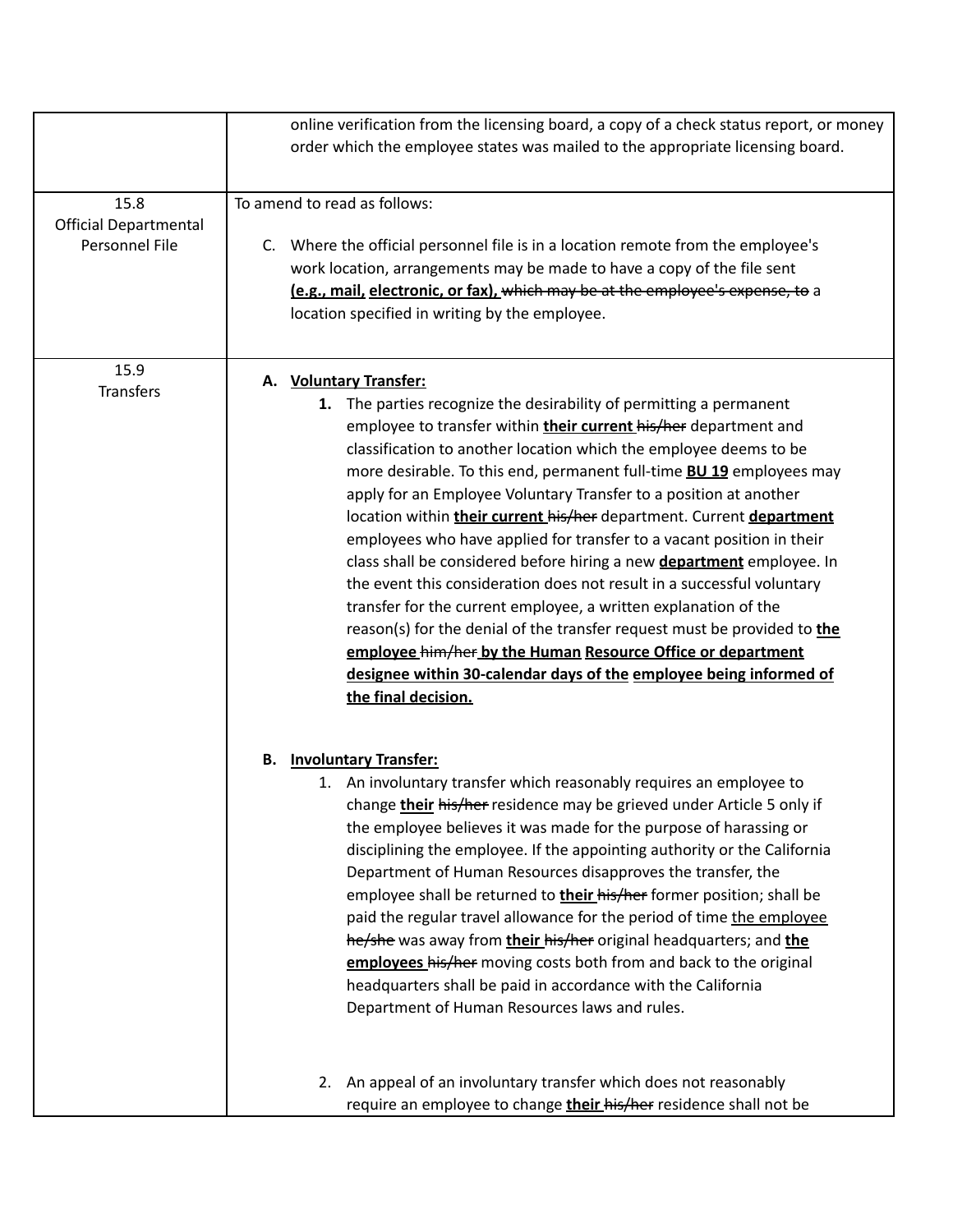|                                                                        | subject to the grievance and arbitration procedure. It shall be subject<br>to the complaint procedure if the employee believes it was made for<br>the purpose of harassing or disciplining the employee.                                                                                                                                                                                                                                                                                                                                                                                                                                                                                                                                                                                                                                                                                                                                                          |
|------------------------------------------------------------------------|-------------------------------------------------------------------------------------------------------------------------------------------------------------------------------------------------------------------------------------------------------------------------------------------------------------------------------------------------------------------------------------------------------------------------------------------------------------------------------------------------------------------------------------------------------------------------------------------------------------------------------------------------------------------------------------------------------------------------------------------------------------------------------------------------------------------------------------------------------------------------------------------------------------------------------------------------------------------|
|                                                                        | <b>Hardship Transfer</b><br>C.<br>1. The State and AFSCME recognize the importance of hardship<br>transfers as a way of dealing with work and family issues. An<br>employee experiencing a verifiable hardship, such as domestic<br>violence, mandatory job transfer of a spouse or domestic partner as<br>defined in Family Code Section 297, family illness, serious health<br>condition, injury or death of family members, may request a transfer<br>to another geographic area to mitigate the hardship.<br>2. The State shall endeavor to reassign the employee to a comparable<br>position in the requested geographic area.<br>3.<br>Transfers under this section shall be considered voluntary and<br>only occurs interdepartmentally.<br>4. A department shall endeavor to provide in writing the reason(s) for<br>the inability to grant the transfer within 30 calendar days and no<br>later than 60 calendar days after receiving a written request. |
| 15.15<br><b>Union Initiated</b><br><b>Classification Discussion</b>    | To amend to read as follows:<br>A. The State shall continue a Joint Labor Management Committee consisting of<br>three (3) representatives from AFSCME and three (3) representatives from<br>management to explore four (4) bargaining unit class specifications or<br>specification series. AFSCME representatives on the committee shall serve<br>without loss of compensation. Section 15.15 shall be in effect on January 1,<br>2018.                                                                                                                                                                                                                                                                                                                                                                                                                                                                                                                          |
| 15.18<br>Hardship Transfer                                             | To amend to read as follows:<br>Moved to 15.9                                                                                                                                                                                                                                                                                                                                                                                                                                                                                                                                                                                                                                                                                                                                                                                                                                                                                                                     |
| 17.2<br>Drug Testing of<br><b>Commercial Driver</b><br>License Holders | To amend to read as follows:<br>The California Department of Human Resources (CalHR) policy in effect on November 1,<br>1996 shall cover Bargaining Unit 19 employees as well. The State shall notify all affected<br>Bargaining Unit 19 employees of the application of the policy, and where the policy is<br>located on the CalHR website provide each with a copy of it.<br>A. The policy shall go into effect in Bargaining Unit 19 thirty (30) days after<br>all affected Bargaining Unit 19 employees have been given a copy of it.                                                                                                                                                                                                                                                                                                                                                                                                                        |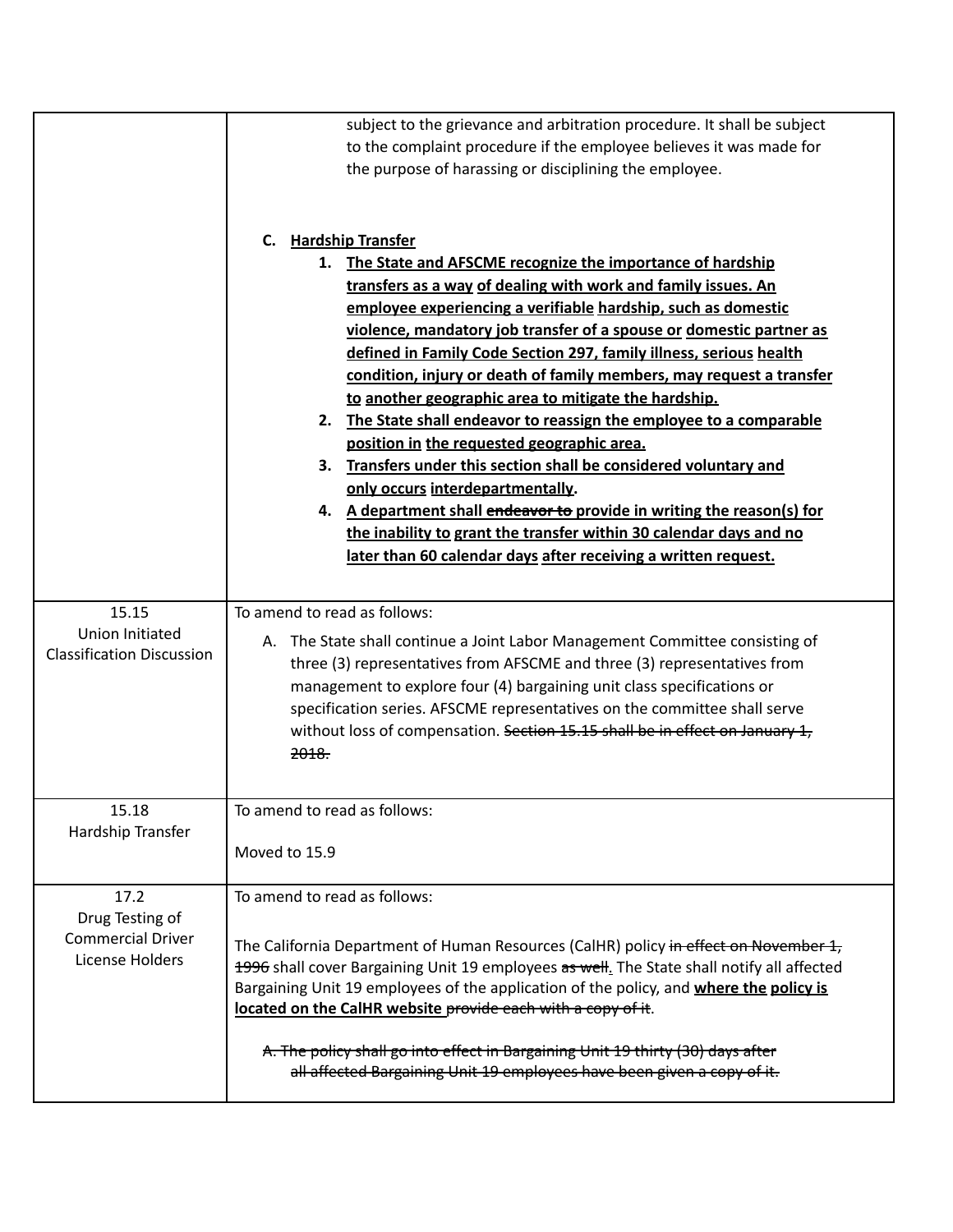|                              | B. If an affected Fair Labor Standards Act (FLSA) covered Bargaining Unit 19 employee<br>А.<br>is held after his or her shift for a drug test, all time the employee is held shall be<br>considered work time and shall be subject to overtime compensation in accordance<br>with the Bargaining Unit 19 Agreement and the FLSA.<br>B. E. If the CalHR policy is amended, the State shall notify provide a copy of it to all<br>affected Bargaining Unit19 employees within thirty (30) days of the change.<br>C. <del>D.</del> In the event of a change in the applicable laws that requires significant revision or<br>amendment of the CalHR policy, the State shall notify AFSCME of the change, and<br>meet with AFSCME regarding the change and the impact on Bargaining Unit 19<br>employees. |
|------------------------------|------------------------------------------------------------------------------------------------------------------------------------------------------------------------------------------------------------------------------------------------------------------------------------------------------------------------------------------------------------------------------------------------------------------------------------------------------------------------------------------------------------------------------------------------------------------------------------------------------------------------------------------------------------------------------------------------------------------------------------------------------------------------------------------------------|
| 17.4<br>Telecommute/Telework | To amend the following:                                                                                                                                                                                                                                                                                                                                                                                                                                                                                                                                                                                                                                                                                                                                                                              |
| Program                      | The State and AFSCME recognize that telework is a viable work option that can                                                                                                                                                                                                                                                                                                                                                                                                                                                                                                                                                                                                                                                                                                                        |
|                              | benefit employees, managers, and customers of the state of California when                                                                                                                                                                                                                                                                                                                                                                                                                                                                                                                                                                                                                                                                                                                           |
|                              | appropriately planned and managed.                                                                                                                                                                                                                                                                                                                                                                                                                                                                                                                                                                                                                                                                                                                                                                   |
|                              | A. Telework is defined as performing work one (1) or more days per pay period                                                                                                                                                                                                                                                                                                                                                                                                                                                                                                                                                                                                                                                                                                                        |
|                              | away from the worksite to which the employee is normally assigned. The                                                                                                                                                                                                                                                                                                                                                                                                                                                                                                                                                                                                                                                                                                                               |
|                              | telework locations and work hours shall be pre-approved pursuant to the                                                                                                                                                                                                                                                                                                                                                                                                                                                                                                                                                                                                                                                                                                                              |
|                              | telework policy and guidelines. Such locations must be within a pre-approved                                                                                                                                                                                                                                                                                                                                                                                                                                                                                                                                                                                                                                                                                                                         |
|                              | work space and during pre-approved work hours inside the teleworker's                                                                                                                                                                                                                                                                                                                                                                                                                                                                                                                                                                                                                                                                                                                                |
|                              | residence, telework centers, or other offices of the State, as approved pursuant                                                                                                                                                                                                                                                                                                                                                                                                                                                                                                                                                                                                                                                                                                                     |
|                              | to the department's telework policy and guidelines.                                                                                                                                                                                                                                                                                                                                                                                                                                                                                                                                                                                                                                                                                                                                                  |
|                              | B. Where operational consideration permits, a Departments shall establish a telework                                                                                                                                                                                                                                                                                                                                                                                                                                                                                                                                                                                                                                                                                                                 |
|                              | program. If the telework arrangement conforms to telework criteria established in the                                                                                                                                                                                                                                                                                                                                                                                                                                                                                                                                                                                                                                                                                                                |
|                              | department's telework policy and guidelines, no employee's request for telework shall                                                                                                                                                                                                                                                                                                                                                                                                                                                                                                                                                                                                                                                                                                                |
|                              | be unreasonably denied. Upon request by the employee, a response of the decision                                                                                                                                                                                                                                                                                                                                                                                                                                                                                                                                                                                                                                                                                                                     |
|                              | shall be given in writing within 30 calendar days of the request. Such programs shall                                                                                                                                                                                                                                                                                                                                                                                                                                                                                                                                                                                                                                                                                                                |
|                              | operate within the policies, procedures, and guidelines established by the Telework<br>Advisory Group, as described in the Statewide Telework Model Program. <sup>1</sup>                                                                                                                                                                                                                                                                                                                                                                                                                                                                                                                                                                                                                            |
|                              | C. Formal written telework or telecommuting policies and programs already                                                                                                                                                                                                                                                                                                                                                                                                                                                                                                                                                                                                                                                                                                                            |
|                              | adopted by departments before the date of this Contract will remain in effect                                                                                                                                                                                                                                                                                                                                                                                                                                                                                                                                                                                                                                                                                                                        |
|                              | until superseded and AFSCME is provided notice in accordance with Article 19.                                                                                                                                                                                                                                                                                                                                                                                                                                                                                                                                                                                                                                                                                                                        |
|                              | during the term of this Contract. Upon the request of AFSCME, the departments                                                                                                                                                                                                                                                                                                                                                                                                                                                                                                                                                                                                                                                                                                                        |
|                              | will provide a copy of their formal written telework policy.                                                                                                                                                                                                                                                                                                                                                                                                                                                                                                                                                                                                                                                                                                                                         |
|                              | D. <del>Departments that desire to establish a telework or telecommuting policy and/or</del>                                                                                                                                                                                                                                                                                                                                                                                                                                                                                                                                                                                                                                                                                                         |
|                              | program or departments desiring to change an existing policy and/or program                                                                                                                                                                                                                                                                                                                                                                                                                                                                                                                                                                                                                                                                                                                          |
|                              | shall first notify AFSCME. Within thirty (30) calendar days of the date of such                                                                                                                                                                                                                                                                                                                                                                                                                                                                                                                                                                                                                                                                                                                      |
|                              | notification, AFSCME may request to meet and confer over the impact of a                                                                                                                                                                                                                                                                                                                                                                                                                                                                                                                                                                                                                                                                                                                             |
|                              | telework or telecommuting policy and/or program or change in an existing                                                                                                                                                                                                                                                                                                                                                                                                                                                                                                                                                                                                                                                                                                                             |
|                              | telework or telecommuting policy and/or program. Items of discussion may                                                                                                                                                                                                                                                                                                                                                                                                                                                                                                                                                                                                                                                                                                                             |
|                              | include concerns of layoff as a result of telecommuting/tele1work program,                                                                                                                                                                                                                                                                                                                                                                                                                                                                                                                                                                                                                                                                                                                           |
|                              | performance or productivity expectations or standard changes; access to                                                                                                                                                                                                                                                                                                                                                                                                                                                                                                                                                                                                                                                                                                                              |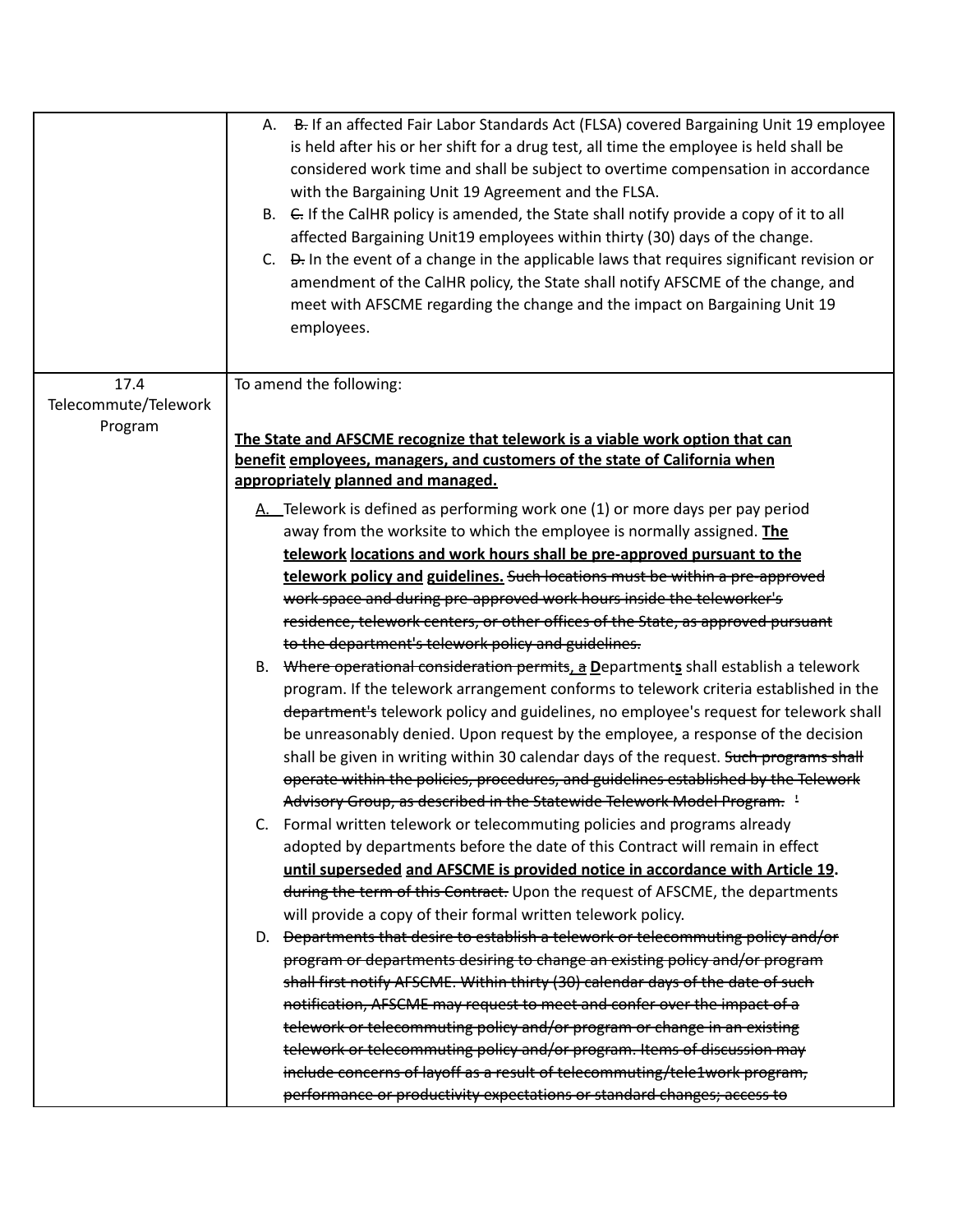| 17.5<br>Professional Judgement        | necessary office space in the State worksites on non-telecommuting days; and<br>equipment, supplies, phone lines, furniture, etc.<br>This section of the contract shall be grievable up to the California Department of<br>E.<br>Human Resources level. .<br>Amend to add:<br>Within 90-days following full ratification of this agreement. CalHR and AFSCME<br>will form a committee to discuss professional judgement issues during the term of<br>the contract.                                                                                                                   |
|---------------------------------------|--------------------------------------------------------------------------------------------------------------------------------------------------------------------------------------------------------------------------------------------------------------------------------------------------------------------------------------------------------------------------------------------------------------------------------------------------------------------------------------------------------------------------------------------------------------------------------------|
| 17.6<br>Workspace                     | To amend to read as follows:<br>B. When a workspace relocation takes place at the direction of the department,<br>the department shall endeavor to provide a minimum $\frac{714}{714}$ calendar day notice.<br>This section is not applicable in a workspace relocation related to a health and<br>safety issue, informal and/or formal investigations, or when an employee is on a<br>leave of absence (e.g., Military Leave, Pregnancy/Parental Leave, Long-Term Sick<br>Leave).                                                                                                   |
| 17.9<br>Confidential<br>Communication | Article reads as follows:<br>The State and AFSCME understand and respect the importance of patient/client<br>confidentiality.<br>A. When feasible, management will make a reasonable effort to provide a space for<br>confidential phone or in-person communication, based on building and/or office<br>space limitations or operational restrictions.<br>Consistent with department telework policy and procedures, employees conducting<br>В.<br>confidential work in the field may be allowed to complete said work from an<br>approved telework or field location when feasible. |
|                                       | This article is not subject to the grievance/arbitration process.                                                                                                                                                                                                                                                                                                                                                                                                                                                                                                                    |
| 19.3<br>No Strike Clause              | To amend article to read as follows:<br>A. The State may discharge, suspend, demote or otherwise discipline any employee who<br>violates this Section. Nothing contained herein shall preclude the State from<br>obtaining judicial restraint and damages in the event of a violation of this Section.<br>Violation of this Section by AFSCME shall result in termination of the State's<br>obligation to deduct fair share fees, if applicable, from AFSCME and to remit such fees<br>to AFSCME, as provided in Section 2.1 of this Agreement.                                      |